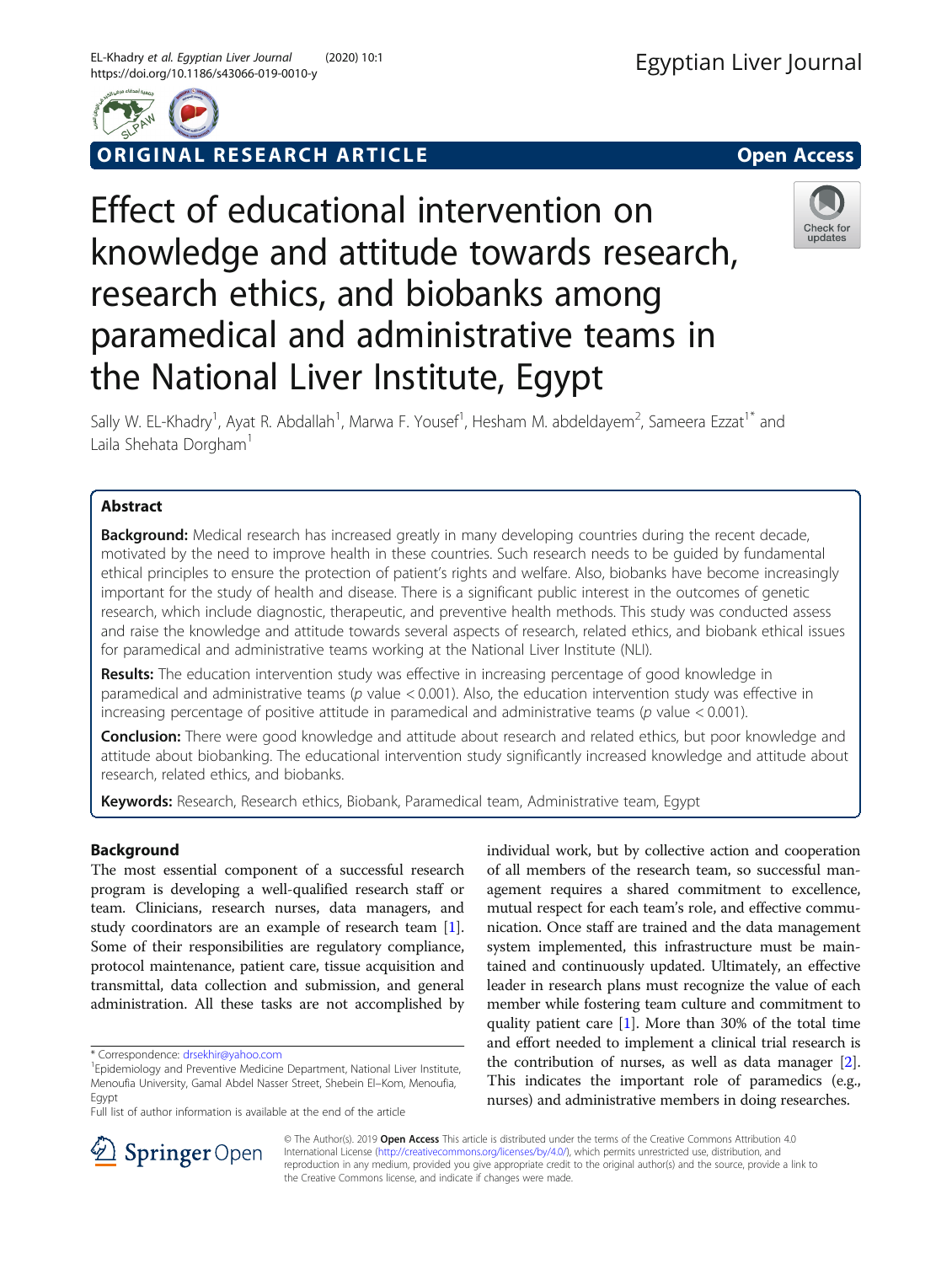There is a need to improve health in many developing countries, so medical research has grown exponentially in these countries in the last decade [[3\]](#page-7-0). Only 177,824 Egyptian reports were published between 1996 and 2017, compared with the USA with 110,364,243 published documents. However, Egypt ranks 39th in the number of publications between 1996 and 2017 [\[4](#page-7-0)]. There were only 669.3 Egyptian researchers per million inhabitants in 2017, while 4673.2 researchers per million inhabitants in the USA and 2407 researchers per million inhabitants in the United Arab Emirates [\[5](#page-7-0)].

Because people are involved in medical research, the research should be guided by basic ethical principles to ensure that their rights and well-being are protected. In addition, international standards require that research findings be reviewed by the research ethics committees  $(REG)$  [\[6](#page-7-0)].

Biobanks are becoming increasingly important for health and disease research. The public interest in the results of research and genetic research, including methods and products for diagnosis, therapy, and preventive health, is also high [[7](#page-7-0)]. A full interaction between a wide range of stakeholders involved in the biobank, including the public, patients, health professionals, government, and donors, is important due to the current shift to precision medicine [\[8\]](#page-7-0). The survival of biobanks and genetic research need a public support, understanding, and active participation [[9\]](#page-7-0).

The main *objective* of the current study was to assess and raise the knowledge and attitude about research, research ethics, biobanks, and their willingness to donate biospecimens among paramedical as well as administrative teams working at NLI, Menoufia University, Egypt.

## Methods

## Ethical point of research

- Firstly, the study protocol was submitted to get approval from the Research Ethics Review committee at National Liver institute (NLI) (IRB00003413), Menoufia University.
- Written consent was taken from the participating subjects in the study for answering the questionnaire after being informed of the full details of the research including risks and benefits.
- Confidentiality of the information was assured.

## Study design

This study was divided into two parts: the first is crosssectional study and the second is a quasi-experiment pretest-posttest design study which was conducted at the National Liver Institute (NLI) during the period from 1 May 2017 to the end of July 2019. The number of participants included in this study was 185

participants; 70 paramedics (nurses, X-ray technicians, and laboratory personnel) and 115 administrative participants of both sex and any age. Firstly, all of the participants had a discussion about the objectives and all details about the study before they gave their written consent. Secondly, they were assessed about knowledge, attitude towards several aspects of research, and research ethics and biobanking through pre-designed self-administered questionnaire in Arabic language (the cross-sectional study). Thirdly, implementing an interventional educational study was done through lectures and handouts. The lectures content included the following: (1) importance, definition, importance, and characteristics of research; (2) definition, importance, and guiding principles of research ethics; and (3) definition, importance, sampling, donors, and biobank privacy. Also, lectures and meeting emphasized the importance of research team and the main role of paramedic and administrative teams in doing any research.

This interventional educational study day was repeated six times which is about research and its importance, research ethics with its guiding principles, and biobanks and how to encourage donation and inform general population to it. Finally, Re-assessment of knowledge and attitude towards several aspects of Research, Research ethics, and biobanking through the same questionnaire after three months of the intervention study in order to make sure the information is clear and to evaluate the effect of the intervention study with the delivery of certificates to those who completed the course and handed over questionnaires.

## Data collection and scoring

A pre-designed self-administered Arabic language questionnaire was used after validation and reliability. Validation was done by submitting it to a panel of four experts to test its validity; the experts were two professors, 1 assistant professor, and 1 lecturer of community specialties, and the experts reviewed the tool for content accuracy and internal validity. Also, professors were asked to judge the items for completeness and clarity (content validity). Suggestions were incorporated into the tool. Test-retest reliability was applied by the researcher for testing the internal consistency of the study tools. It was done through the administration of the same participants under similar conditions on two occasions 1 week apart. The tools' reliability has been verified with Cronbach's  $\alpha$  values of 0.70.

The questionnaire included three sections: the first is to collect data about socio-demographic characters and the other two sections to measure knowledge and attitude regarding research, research ethics, and biobanks. The knowledge scale consists of 13 items using a 2-point Likert-type scale: 1 for correct answer and 0 for do not know or wrong answer. The total knowledge score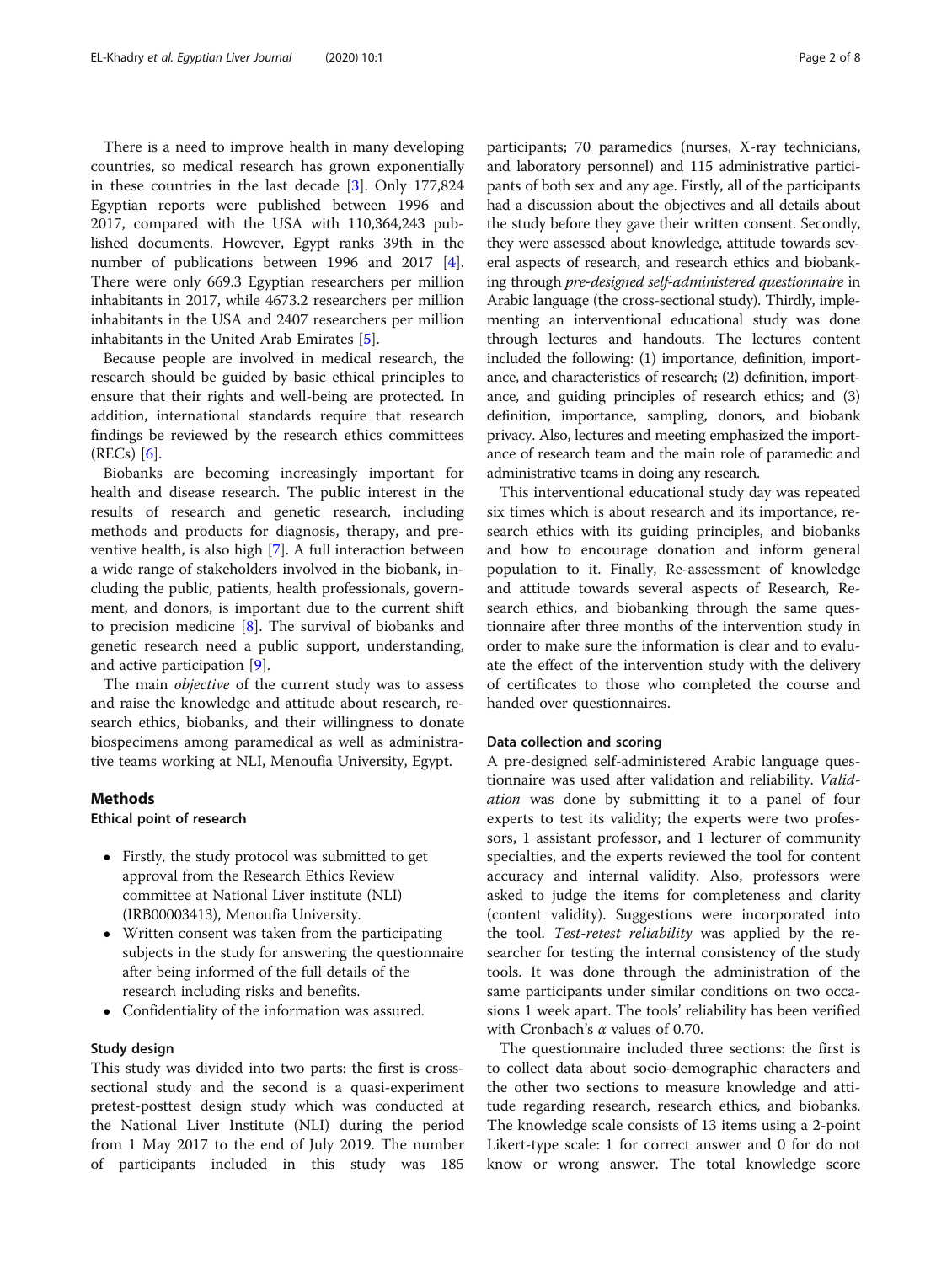ranged from 0 to 13. The knowledge was considered good if percentages of knowledge score were more than 70% and poor knowledge if percentage was equal to or less than 70%. The attitude scale consists of 13 items using a 3-point Likert-type scale (agree, neither agree nor disagree, disagree) to measure attitudes about research, research ethics, and biobanks. The scale includes both positively and negatively worded items: 2 for positive attitudes, 1 for neither agree nor disagree, and 0 for negative attitudes. The total attitude score ranged from 0 to 26. The attitude was considered positive if percentages of attitude score were more than 70% and negative if percentage was equal to or less than 70%.

#### Statistical analysis

Results were collected, tabulated, and statistically analyzed by an IBM-compatible personal computer with SPSS statistical package version 22. Data were shown as mean, range or value, and frequency and percent. Descriptive statistics, e.g., number (no), percentage (%), mean  $(X<sup>+</sup>)$ , and standard deviation (SD). Tests of normality distribution were done by Kolmogorov-Smirnova test and Shapiro-Wilk test for all quantitative data. McNemar test was used to study the association between paired qualitative variables. Wilcoxon test was be used to compare the mean and SD of paired

quantitative not normally distributed data.  $p$  value of  $\lt$ 0.05 was considered statistically significant.

### Results

The majority of paramedical and administrative teams were females (85.7% and 67.8% respectively); their mean age was  $31.9 \pm 10.8$  and  $41.6 \pm 8.8$  years, and most of them had B.A. (57.1% and 60% respectively). Approximately three quarters of studied paramedical and administrative team had no enough income (75.7% and 73% respectively) (Table 1).

The results demonstrate that only 18.6 % and 13.9% of paramedical team and administrative teams respectively had a previous participation in a scientific research, and 94.3% and 85.3% of them respectively knew that scientific research is important in helping to serve patients. However, only 34.3% and 40.9% of paramedical team and administrative teams respectively knew by the presence of the National Liver Institute Research Ethics Committee. Also, only 22.9% and 27% of them respectively knew that there is a biobank at the National Liver Institute (Table [2\)](#page-3-0).

The education intervention study for the paramedical team had a high significant increase of mean total knowledge score post-intervention  $(12.2 \pm 0.5)$  than preintervention  $(7.8 \pm 2.4)$   $(p \text{ value } < 0.001)$ , as the

Table 1 Sociodemographic data of paramedical and administrative team of our studied participant at the National Liver Institute of Menoufia University

| Demographic criteria              | Paramedical (70)              |         |                          | Administrative team ( $N = 115$ ) | Total ( $N = 185$ ) |               |  |  |  |
|-----------------------------------|-------------------------------|---------|--------------------------|-----------------------------------|---------------------|---------------|--|--|--|
|                                   | No                            | $\%$    | No                       | $\%$                              | No                  | $\%$          |  |  |  |
| Sex                               |                               |         |                          |                                   |                     |               |  |  |  |
| Male                              | 10                            | 14.3    | 37                       | 32.2                              | 47                  | 25.4          |  |  |  |
| Female                            | 60                            | 85.7    | 78                       | 67.8                              | 138                 | 74.6          |  |  |  |
| Age (years)                       |                               |         |                          |                                   |                     |               |  |  |  |
| Mean $\pm$ SD                     | $31.9 \pm 10.8$               |         | $41.6 \pm 8.8$           |                                   | $38.2 + 10.57$      |               |  |  |  |
| Median (range)                    | $27.5(21-59)$<br>40.5 (22-59) |         |                          |                                   |                     | $40(21 - 59)$ |  |  |  |
| Education                         |                               |         |                          |                                   |                     |               |  |  |  |
| Health technical institution      | 21                            | 30      | $\overline{\phantom{m}}$ | $\qquad \qquad -$                 | 21                  | 11.4          |  |  |  |
| Secondary education or equivalent | 8                             | 11.4    | 42                       | 36.5                              | 50                  | 27            |  |  |  |
| University education              | 40                            | 57.1    | 69                       | 60                                | 109                 | 58.9          |  |  |  |
| Master and PhD                    | 1                             | 1.4     | $\overline{4}$           | 3.5                               | 5                   | 2.7           |  |  |  |
| Job                               |                               |         |                          |                                   |                     |               |  |  |  |
| Nursing                           | 41                            | 58.6    | $\equiv$                 | $\overline{\phantom{m}}$          | 41                  | 22.2          |  |  |  |
| Technician                        | 29                            | 41.4    | $\equiv$                 | $\overline{\phantom{0}}$          | 115                 | 62.2          |  |  |  |
| Employee                          |                               |         | 115                      | 100                               | 29                  | 15.7          |  |  |  |
| Income status                     |                               |         |                          |                                   |                     |               |  |  |  |
| Not enough                        | 53                            | 75.7    | 84                       | 73                                | 137                 | 74.1          |  |  |  |
| Enough                            | 17                            | 24.3    | 30                       | 26.1                              | 47                  | 25.4          |  |  |  |
| More than enough                  | 0                             | $\circ$ | $\mathbf{1}$             | 0.9                               | 1                   | 0.5           |  |  |  |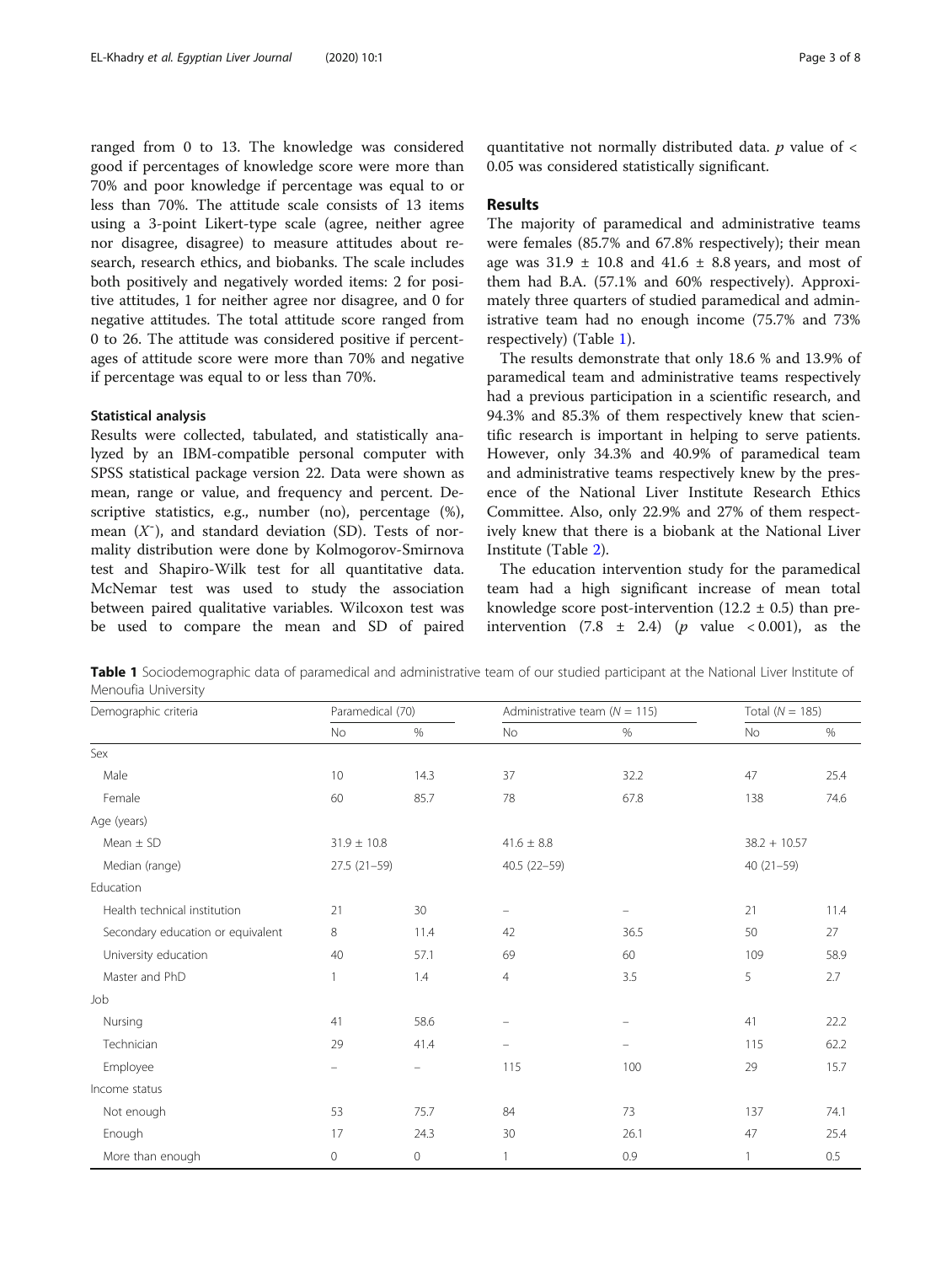<span id="page-3-0"></span>Table 2 Research, related ethics, and biobank knowledge of the studied paramedical and administrative team participants, preintervention

| Research, research ethics, and biobank knowledge items                         |    | Paramedical $(N = 70)$ |                |                   |               |                | Administrative team ( $N = 115$ ) |             |     |                 |          |                |  |
|--------------------------------------------------------------------------------|----|------------------------|----------------|-------------------|---------------|----------------|-----------------------------------|-------------|-----|-----------------|----------|----------------|--|
|                                                                                |    | Yes                    |                | <b>No</b>         |               | Do not<br>know |                                   | Yes         |     | <b>No</b>       |          | Do not<br>know |  |
|                                                                                | Ν  | $\%$                   | Ν              | $\%$              | Ν             | $\%$           | N                                 | $\%$        | Ν   | $\%$            | Ν        | $\%$           |  |
| 1. Previous participation in a scientific research.(yes)                       | 13 | 18.6                   |                | 57 81.4 0         |               | 0.0            | 16                                | 13.9        | 99  | 86.1            | $\Omega$ | 0.0            |  |
| Scientific research is important in:                                           |    |                        |                |                   |               |                |                                   |             |     |                 |          |                |  |
| 2. Raising the degree in job (yes)                                             | 63 | 90                     | 7              | 10.0              | $\Omega$      | 0.0            | 95                                | 82.6        | 18  | 15.7            | 2        | 1.7            |  |
| 3. Discovering a new treatment for diseases (yes)                              | 56 | -80                    | 12             | 17.1              | $\mathcal{L}$ | 2.9            | 94                                | $81.7$ 18   |     | 15.7            | -3       | 2.6            |  |
| 4. Contributing in the development of communities(yes)                         | 63 | 90                     | 7              | 10.0              | $\Omega$      | 0.0            |                                   | 102 88.7 13 |     | 11.3            | $\Omega$ | 0.0            |  |
| 5. Helping to serve patients (yes)                                             |    | 66 94.3                | $\overline{4}$ | 5.7               | $\Omega$      | 0.0            | 98                                | $85.2 \t10$ |     | 8.7             |          | 6.1            |  |
| 6. There is no obvious importance to scientific research (no)                  |    | 54 77.1                | 13             | 18.6              | -3            | 4.3            | 37                                | 32.2        | 78  | 67.8 $0$        |          | 0.0            |  |
| 7. Presence of the National Liver Institute research ethics committee (yes)    |    | 24.3                   | 30             | 42.8 23           |               | 32.9           | 47                                | 40.9        | 58  | $50.4 \quad 10$ |          | 8.7            |  |
| 8. Doing a research on patient or use their data without their permission (no) | 6  | 8.6                    |                | 64 91.4 $\degree$ |               | 0.0            | 30                                | 26.1        | 82  | 71.3            | 3        | 2.6            |  |
| 9. Knowing biobanks (yes)                                                      | 15 | 21.4                   |                | 48 68.6 7         |               | 10.0           | 31                                | 27          | 50  | 43.4            | 34       | 29.6           |  |
| 10. Biobanks are useful for science, scientific research, and society (yes)    | 28 | 40                     |                | 32 50.0 7         |               | 10.0           | 46                                | 40          | 49  | 42.6            | -20      | 17.4           |  |
| 11. Patients are the only donors to biobanks (no)                              |    | 58.6                   | 26             | 37.1              | 3             | 4.3            | 60                                | 52.2 $41$   |     | 35.6            | 14       | 12.2           |  |
| 12. Taking blood or urine samples from the patient without his knowledge (no)  | 5  | 7.1                    |                | 65 92.9 $0$       |               | 0.0            | 14                                | 12.2        | 101 | 87.8 $\circ$    |          | 0.0            |  |
| 13. Presence of a biobank at the National Liver Institute (yes)                |    | 22.9                   | 30             | 42.8              | 24            | 34.3           | 31                                | 27          | 64  | 55.6            | - 20     | 17.4           |  |

Correct answers are in italics, and the most frequent answers are in boldface

education intervention study was effective in decreasing percentage of poor knowledge from 78.6% preintervention to 0% post-intervention and in increasing percentage of good knowledge from 21.4% preintervention to 100 % post-intervention, and this effect was highly statistically significant ( $p$  value < 0.001). Also, the education intervention study for the administrative team had a high significant increase of mean total

knowledge score post-intervention  $(12.1 \pm 0.5)$  than preintervention (7.5  $\pm$  2.7) (p value < 0.001). Also, the education intervention study was effective in decreasing percentage of poor knowledge from 78.3% pre-intervention to 0.9% post-intervention and in increasing percentage of good knowledge from 21.7% pre-intervention to 99% post-intervention, and this effect was highly statistically significant ( $p$  value < 0.001) (Fig. 1).

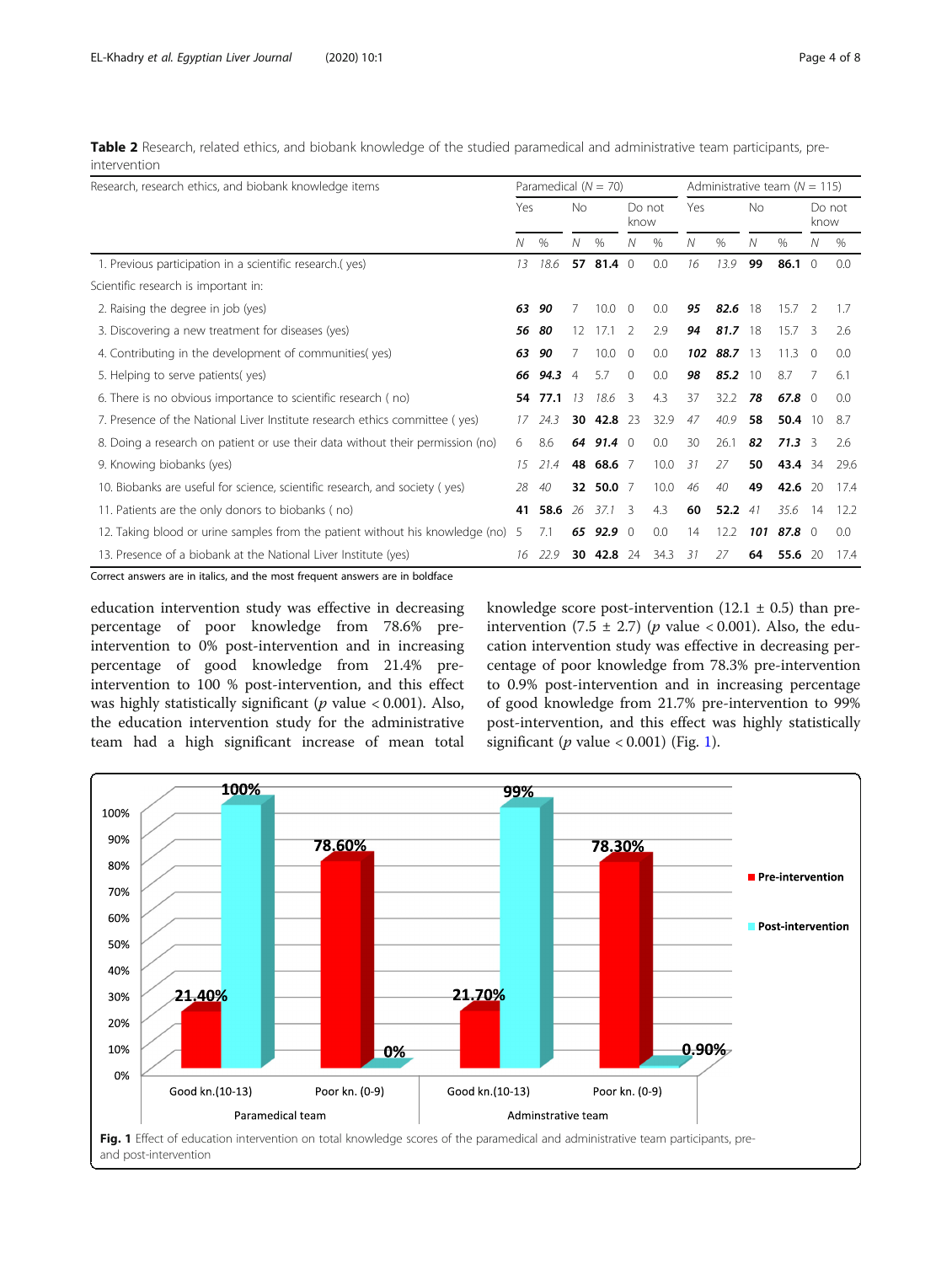The results demonstrated a high percent positive attitude in most of attitude items for the paramedical and administrative team participants: 91.4% of paramedical team participants had positive attitude to "patients' outcomes improve with continuing medical research," while 77.4% for the administrative team; 92.9% of paramedical team participants had positive attitude to "Ethics Committee of Scientific Research is useful," while 86.1% for the administrative team; and 91.4% of paramedical team participants had positive attitude to "research should be reviewed for ethical standards before completion of the research," while 87% for the administrative team. However small percentage of 40% of the paramedical team participants had positive attitude to "helping in collection of samples for a biobank" while 36.6% for the administrative team, and 38.6% of paramedical team participants had positive attitude to "giving a samples to a biobank," while 35.7% for the administrative team (Table 3).

The education intervention study for paramedical team had a high significant increase of mean total attitude score post-intervention  $(25.3 \pm 0.9)$  than preintervention (21.6  $\pm$  2.4) (p value < 0.001), as the education intervention study was effective in decreasing percentage of negative attitude from 10% pre-intervention to 0% post-intervention and in increasing percentage of positive attitude from 90% pre-intervention to 100 % post-intervention, and this effect was highly statistically significant ( $p$  value < 0.001). Also, the education intervention study for administrative team had a high significant increase of mean total attitude score postintervention (25.5  $\pm$  0.8) than pre-intervention (20.7  $\pm$ 3.3) ( $p$  value < 0.001), as the education intervention study was effective in decreasing percentage of negative attitude from 21.7% pre-intervention to 0% postintervention and in increasing percentage of positive attitude from 78.3% pre intervention to 100 % postintervention, and this effect was highly statistically significant ( $p$  value < 0.001) (Fig. [2](#page-5-0)).

## **Discussion**

Very small articles were published to assess research and related ethics knowledge of paramedical personnel, and specifically, participants were nurses only. In addition, no previous studies had been conducted for administrative team. So, the present study was done on paramedical and administrative teams working at NLI for assessing and rising knowledge and attitude about research, related ethics, and biobanks by educational intervention.

Regarding research participation and knowledge of the study participants, only 18.6 % and 13.9% of paramedical team and administrative teams respectively had a previous participation in a scientific research which is considered to be low participation. This was in contrast with Abouelfettoh and Al Ateeq's study where 31.2% (206/ 660) of paramedical nurses had a previous participation on a research [[10](#page-7-0)]. This difference may be due to the fact that in current study paramedical team included technicians who were not interested in doing medical

Table 3 Research, research ethics, and biobank attitude of the studied paramedical and administrative team participants, preintervention

|                                                                                                                          | Paramedical (70) |                |      |           |                |                |     | Administrative team ( $N = 115$ ) |       |              |          |                  |  |
|--------------------------------------------------------------------------------------------------------------------------|------------------|----------------|------|-----------|----------------|----------------|-----|-----------------------------------|-------|--------------|----------|------------------|--|
|                                                                                                                          | Agree            |                | Fair |           | Disagree Agree |                |     |                                   | Fair  |              | Disagree |                  |  |
|                                                                                                                          | Ν                | $\%$           | N    | $\%$      | N              | $\%$           | N   | $\%$                              | N     | $\%$         | N        | $\%$             |  |
| 14. Patients' outcomes improve with continuing medical research.                                                         |                  | 64 91.4 6      |      | 8.6       | $\Omega$       | $\Omega$       | 89  | 77.4                              | 25    | 21.7         |          | 0.9              |  |
| 15. The employee should be trained in scientific research and was mandatory.                                             | 43               | 61.4           | -26  | 37.1      |                | 1.4            | 83  | 72.2                              | -31   | 27           |          | 0.9              |  |
| 16. Participation in future scientific research.                                                                         |                  | 57 81.4 13     |      | 18.6      | $\circ$        | $\Omega$       | 75  |                                   |       | 65.2 32 27.8 | 8        |                  |  |
| 17. Ethics Committee of Scientific Research is useful.                                                                   |                  | 65 92.9 5      |      | 7.1       | $\mathbf{0}$   | 0              | 99  | 86.1                              | 16    | 13.9         | $\Omega$ | $\left( \right)$ |  |
| 18. Research should be reviewed for ethical standards before completion of<br>the research.                              |                  | 64 91.4 6      |      | 8.6       | $\circ$        | $\mathbf 0$    | 100 | 87                                | 15    | -13          | $\Omega$ | $\Omega$         |  |
| 19. Research ethics should be taught as a mandatory university unit.                                                     | 53.              | <b>75.7</b> 15 |      | 21.4      | 2              | 2.9            | 90  | 78.3                              | 25    | 21.7         | $\Omega$ | $\left( \right)$ |  |
| 20. Patients should be informed of the full details of the research including risks<br>and benefits and written consent. |                  | 59 84.3 6      |      | 8.6       |                | $5 \quad 7.1$  | 84  | 73                                | 20    | 17.4 11      |          | 9.6              |  |
| 21. Helping in collection of samples for a biobank.                                                                      | 28               | 40             | 42   | -60       | $\Omega$       | $\mathbf 0$    | 42  | 36.6                              | 61 53 |              | 12       | 10.4             |  |
| 22. People who provide vital samples help diagnose diseases                                                              | 33               | 47.1           |      | 36 51.4   |                | 1.4            | 60  | 52.2 54                           |       | 47           |          | 0.9              |  |
| 23. People who give vital samples help prevent diseases                                                                  | 26               | 371            | 42   | -60       | 2              | -2.9           | -51 | 44.3                              |       | 56 48.7 8    |          |                  |  |
| 24. Giving biological sample is for the greater good of society.                                                         | 41               | 58.6           | -29  | 41.4      | $\mathbf{0}$   | $\overline{0}$ | 64  | 55.750                            |       | 43.5         |          | 0.9              |  |
| 25. Giving samples to a biobank.                                                                                         |                  | 38.6           |      | 34 48.6 9 |                | 12.9           | 41  | 35.7                              |       | 59 51.3 15   |          | 13               |  |
| 26. Assisting in the collection of samples for the NLI biobank.                                                          | 63               | 90             |      | 7.1       | 2              | 2.9            | 75  | 65.2                              | -36   | 31.3         | 4        | 3.5              |  |

Positive attitude answers are in italics, and the most frequent answers are in boldface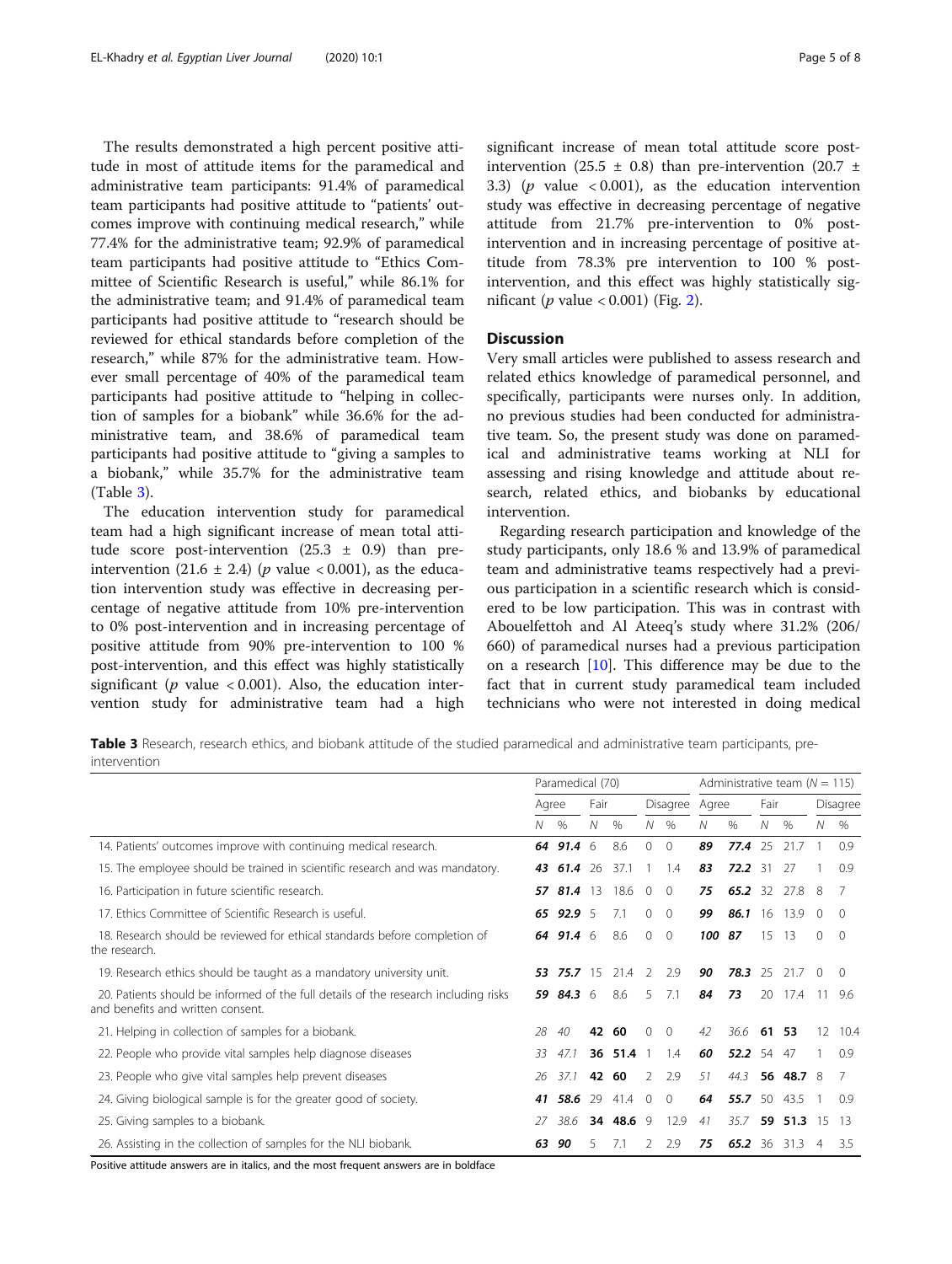<span id="page-5-0"></span>

research and nurses who were not yet involved in medical research and had no sufficient opportunities for involving in research.

In the present study, 94.3% and 85.3% of the paramedical team and administrative teams respectively knew that scientific research is important in helping to serve patients which was a high level of knowledge in comparative to Abouelfettoh and Al Ateeq's study where nurses' knowledge about research were moderate [[10\]](#page-7-0). This indicates that the NLI paramedical and administrative teams need only opportunity to participate in a research with their high knowledge about research importance.

Regarding research ethics knowledge of the study participants, more than 90% of the paramedical team and two thirds of the administrative team knew about research ethics and knew that doing a research on patient or use their data without their permission is not ethical or permissible. This result was in agreement with Adhikari et al.'s study where 96.5% of nurses knew the importance of confidentiality and patient data security [[11](#page-7-0)] and also in Aliyu et al.'s study where the majority of the nurse participants (82.6%, 114 out of 138 ) possess good knowledge of ethical dilemma [\[12](#page-7-0)].

Regarding biobank knowledge of the study participants, unfortunately, only 34.3% and 40.9% of the paramedical team and administrative team respectively knew the presence of the National Liver Institute Research Ethics Committee. This may be due to the low participation in research.

Also, only very small percentage of paramedical and administrative teams knew about biobanks and that

there is a biobank at the National Liver Institute. This result was in agreement with Eisenhauer's study in which the overall knowledge scores were very low [[13](#page-7-0)] and also in Igbe and Adebamowo's study in Nigeria; the participants had limited knowledge of biobanking and its implications [[14\]](#page-7-0). It has the same results as Ahram et al.'s study  $[15]$  $[15]$  $[15]$ . This limited knowledge may be due to the field of biobanking being new with no good public dissemination.

Regarding the education intervention study and knowledge for participants, in the current study, the mean total knowledge scores about research, ethics, and biobank preintervention for paramedical and administrative teams were  $7.8 \pm 2.4$  and  $7.5 \pm 2.7$  respectively (out of 13 total score). Actually, intervention education study had a significant increase in mean total knowledge scores for both group post-intervention as  $12.2 \pm 0.5$  for the paramedical team and  $12.1 \pm 0.5$  for the administrative team.

Fortunately, at the current study, the paramedical education intervention study was highly effective in increasing percentage of good knowledge from 21.4% preintervention to 100% post-intervention, and this effect was highly statistically significant ( $p$  value < 0.001). In addition, the administrative team education intervention study was highly effective in increasing percentage of good knowledge from 21.7% pre-intervention to 100 % post-intervention, and this effect was highly statistically significant ( $p$  value < 0.001), which were very impressive results suggesting more and more intervention educations to raise their knowledge.

Regarding research attitude of the study participants, more than 90% of the paramedical team and three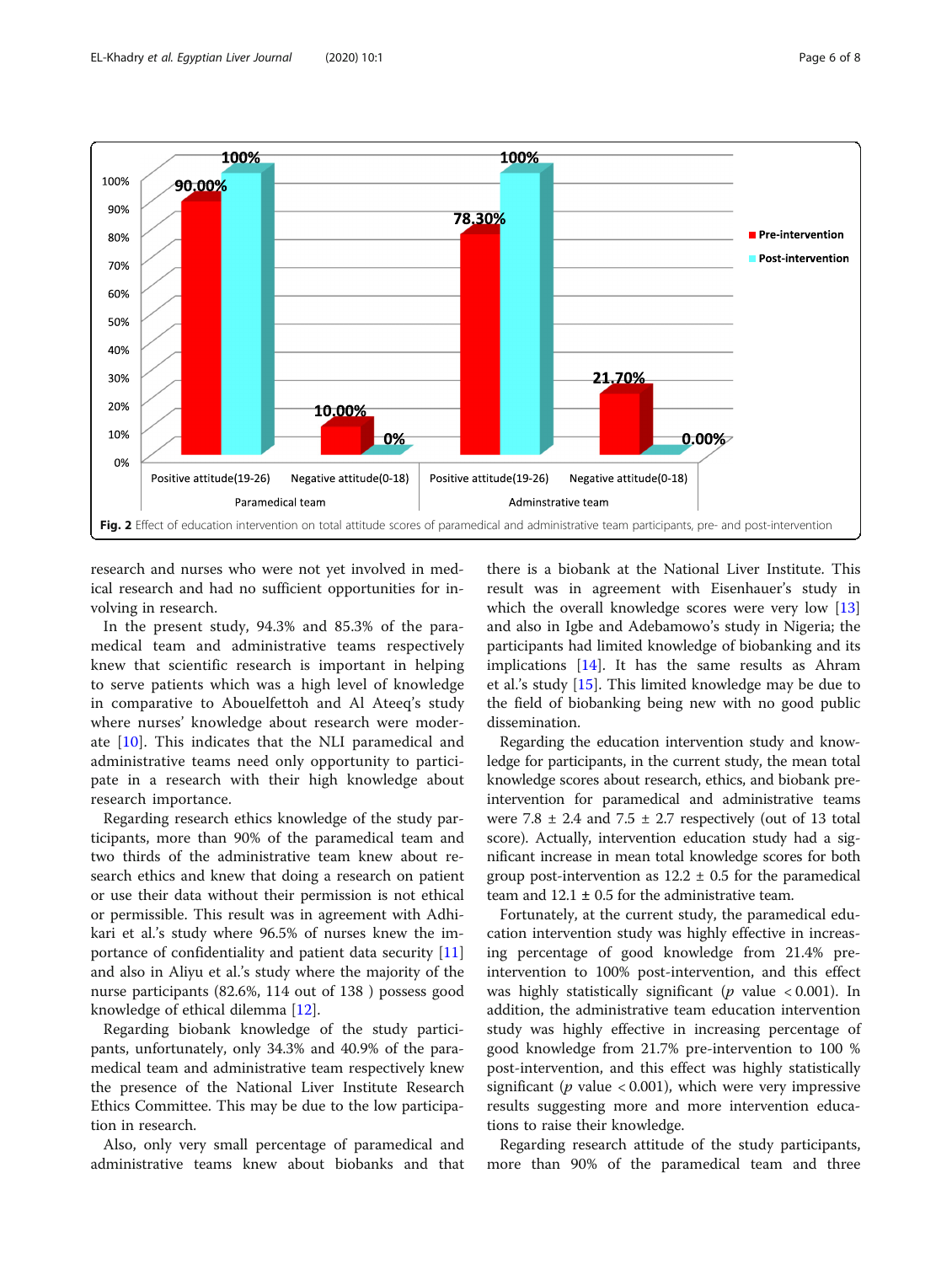quartiles of the administrative team had positive attitude towards continuous medical research. This result was with more positive attitude than Abouelfettoh and Al Ateeq's study in which nurses' attitude levels were moderate [[10\]](#page-7-0). Nearly two thirds of the study participants agreed that the employee should be trained in scientific research and nearly three quartiles agreed to participate in research in the future which is indicating good positive attitude towards research.

Regarding research ethics attitude of the study participants, three quartiles of the study participants (paramedical and administrative teams) agreed that research ethics should be taught as a mandatory university course. Also, most of the study participants (92.9% of paramedical and 86.1% of administrative teams) agreed that the Ethics Committee of Scientific Research is useful. This was in agreement with Adhikari et al. study where 98.8% nurses (85 out of 86) agreed that ethics course should be taught in every medical/nursing teaching institution [\[11](#page-7-0)].

At the present study, 84.3% of paramedical and 73% of administrative teams agreed that patients should be informed of the full details of the research including risks and benefits and written consent. This was in agreement with Adhikari et al.'s study where 89.5% of nurses agreed that consent is not only for surgeries and it is for any intervention, as well as Aliyu et al.'s study where the majority (83%, 116 out of 140) of the nurse participants admitted that consent should be obtained for both operations and nursing procedure [[12\]](#page-7-0).

Regarding biobanks attitude of the study participants, only 47.1% of the paramedical and 52.2% of the administrative team agreed to provide vital sample to help in the diagnosis of diseases in a biobank; also, only 40% of the paramedical and 36.6% of the administrative teams agreed to help in the collection of samples for a biobank. This is in contrast to Alzoubi's study where there was overwhelming support (> 85%) for the establishment of biobanks in Jordan, and most of the participants agreed on the importance of biobanks and sample donation in promoting medical research [\[16](#page-7-0)]. Also, all of interviewees were willing to share their blood sample or donate it to biobank for future use in Sakulthaew et al.'s study, and in Igbe and Adebamowo's study, the majority of the participants were willing to participate in biobank research for non-communicable diseases [[14,](#page-7-0) [17](#page-7-0)]. Biobank attitude of the study participants had less positive attitude than research and research ethics attitude; this may be due to their less knowledge about biobanking. But fortunately, 90% of nurses and 65.2% of administratives agreed to assist in the collection of samples for the NLI biobank.

Regarding the education intervention study and attitude for participants, in the current study, the mean total attitude score about research, ethics, and biobank

pre-intervention for paramedical and administrative teams were  $21.6 \pm 2.4$  and  $20.7 \pm 3.3$  respectively (out of 26 total score).

Actually, intervention education study had a significant increase in the mean total attitude scores for both groups post-intervention as  $25.3 \pm 0.9$  for the paramedical team and  $25.5 \pm 0.8$  for the administrative team.

Fortunately, at the current study, the paramedical team education intervention study was highly effective in increasing the percentage of positive attitude from 90% pre-intervention to 100% post-intervention, and this effect was highly statistically significant ( $p$  value < 0.001). Also, the administrative team education intervention study was highly effective in increasing the percentage of positive attitude from 78.3% pre-intervention to 100% post-intervention, and this effect was highly statistically significant (*p* value  $< 0.001$ ).

## Conclusion

To the best of our knowledge, this study is the first to evaluate and elevate knowledge and attitude towards research, related ethics, and biobanks among paramedical and administrative teams.

Our study shows that there were good knowledge and attitude about research and related ethics, but insufficient knowledge and attitude about biobanking. However, fortunately, the educational intervention study significantly increased knowledge and attitude about research, related ethics, and biobanks. These approaches have the potential to build trust, including providing a venue to address common concerns about research, related ethics, and biobanks.

## Recommendation

There is a need for more training and time spent in the Menoufia University on research methods, related ethics, and biobanking intervention education workshops or training for paramedical and administrative team participants. There is also a need to do further studies in other Egyptian universities and other Middle Eastern medical schools. The findings of this study may guide future development and improvement of training or workshop to put more emphasis on building research skills, ethics, and biobanks. There is a need for adding research methodology, research ethics, and biobanking as a curriculum in nursing faculties for enriching their knowledge.

## Limitation of study

Due to the too busy schedule of administrative and paramedical participants, they were reluctant for attending intervention education study. Six education intervention days were held to overcome this limitation.